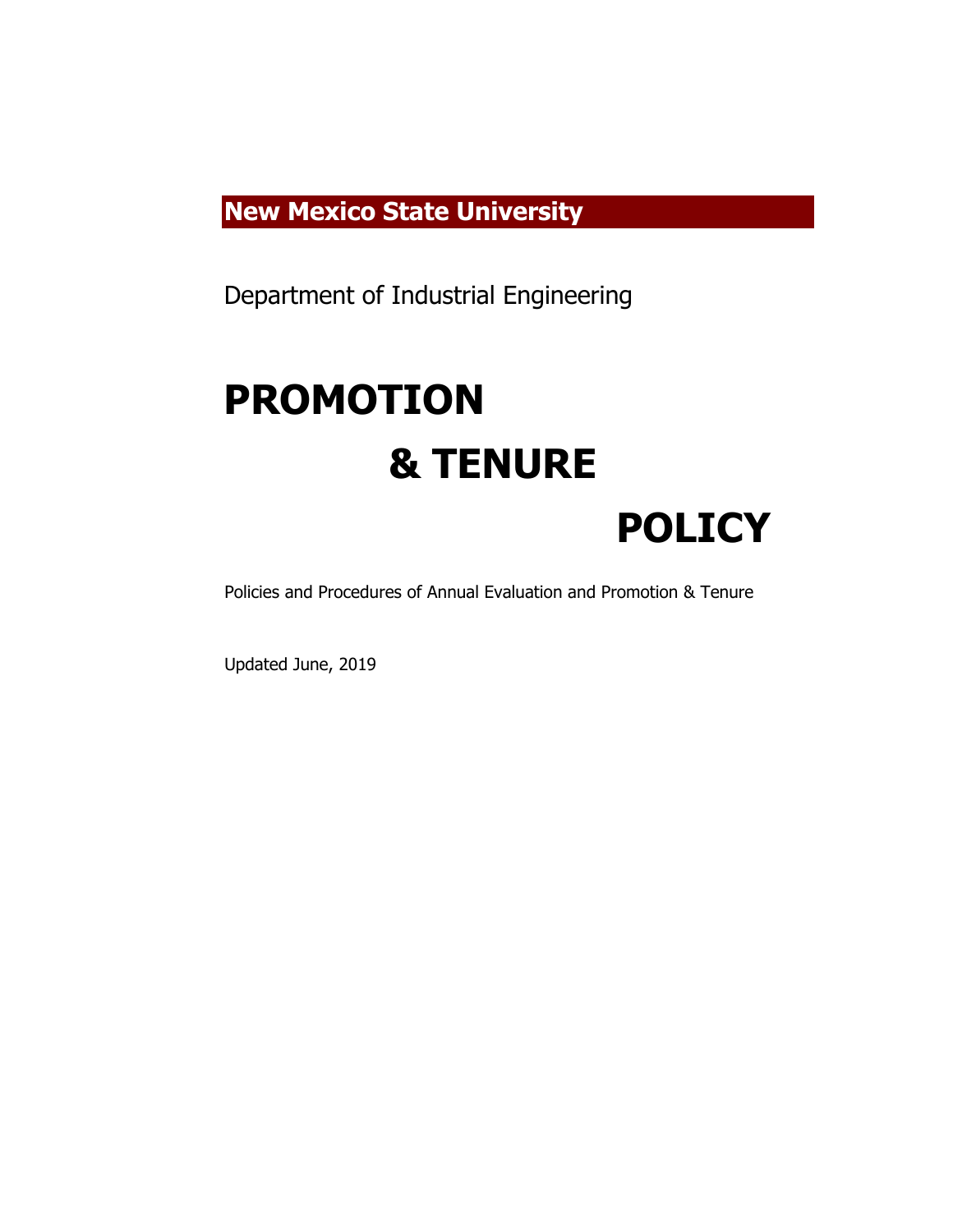| <b>Table of Contents</b>                                                                                                                                                                                                                                                                                                                                                                                                       |                                                  |
|--------------------------------------------------------------------------------------------------------------------------------------------------------------------------------------------------------------------------------------------------------------------------------------------------------------------------------------------------------------------------------------------------------------------------------|--------------------------------------------------|
| NMSU INDUSTRIAL ENGINEERING DEPARTMENT MISSION                                                                                                                                                                                                                                                                                                                                                                                 | 1                                                |
| <b>INTRODUCTION</b>                                                                                                                                                                                                                                                                                                                                                                                                            | $\mathbf{1}$                                     |
| GOALS:                                                                                                                                                                                                                                                                                                                                                                                                                         | 1                                                |
| <b>TENURE</b><br>PROMOTION<br><b>ANNUAL PERFORMANCE EVALUATION</b>                                                                                                                                                                                                                                                                                                                                                             | $\mathbf{1}$<br>$\overline{2}$<br>$\overline{2}$ |
| <b>PROCEDURES &amp; POLICIES</b>                                                                                                                                                                                                                                                                                                                                                                                               | $\overline{2}$                                   |
| <b>ALLOCATION OF TEACHING AND ADVISING</b>                                                                                                                                                                                                                                                                                                                                                                                     | 3                                                |
| <b>CRITERIA</b>                                                                                                                                                                                                                                                                                                                                                                                                                | 4                                                |
| EVALUATION OF TEACHING AND ADVISING<br><b>STUDENT EVALUATIONS OF INSTRUCTOR</b><br>PEER FACULTY EVALUATION<br><b>SELF-EVALUATIONS</b><br><b>EVIDENCE OF STUDENT LEARNING</b><br>EVALUATION OF EXTERNALLY-FUNDED RESEARCH<br>EVALUATION OF SCHOLARSHIP AND CREATIVE ACTIVITIES<br>EVALUATION OF SERVICE, OUTREACH, AND EXTENSION<br><b>EVALUATION OF LEADERSHIP</b><br><b>APPLICATION OF CRITERIA TO PROMOTION &amp; TENURE</b> | 4<br>5<br>5<br>5<br>5<br>5<br>5<br>6<br>6<br>7   |
| PROMOTION TO ASSOCIATE PROFESSOR<br><b>TENURE</b><br>PROMOTION TO FULL PROFESSOR<br>REFERENCE DOCUMENTS                                                                                                                                                                                                                                                                                                                        | 7<br>$\overline{7}$<br>8<br>8                    |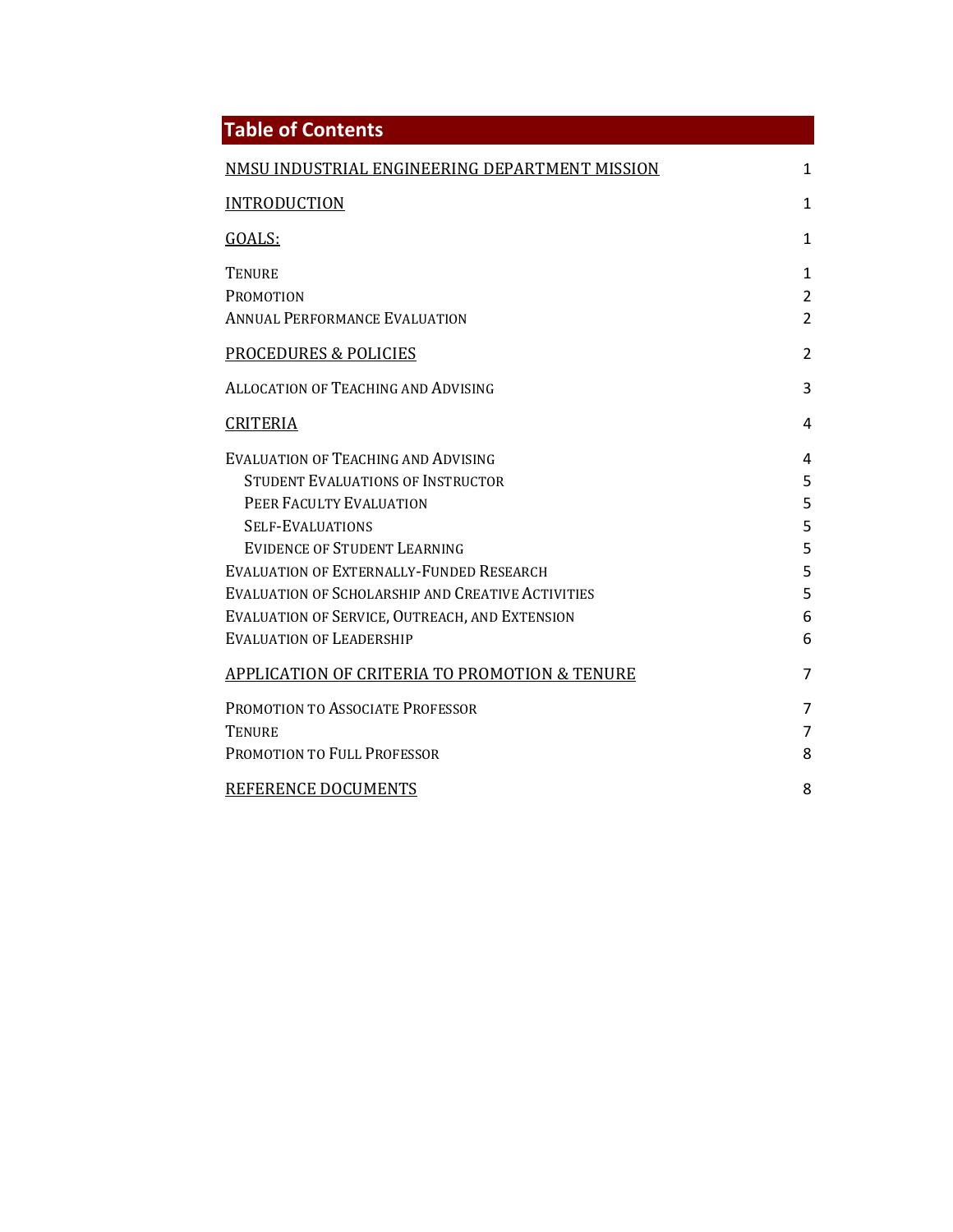# **NMSU Industrial Engineering Department Mission**

The mission of NMSU Department of Industrial Engineering is to prepare students to be engineers and technical professionals and managers who are multi-disciplinary team workers, life-long learners and global citizens with successful careers in design, implement and analyze production, service, and distribution systems in manufacturing and service industries, as well as in government and research organizations.

# **Introduction**

This IE Promotion & Tenure (P&T) Policy presumes the reader is knowledgeable of the definitions, procedures, and timelines contained within appropriate University<sup>1</sup> and College<sup>2</sup> documents that discuss P&T, and thus the content thereof will not be repeated here.

This IE P&T Policy serves to provide specificity to the evaluation criteria of faculty members within the Department, based on the general performance areas outlined in the College of Engineering Promotion and Tenure Policies and Procedures<sup>2</sup>:

- (1) Teaching & Advising;
- (2) Externally Funded Research;
- (3) Scholarship & Creative Activities;
- (4) Service, Extension, & Outreach; and
- (5) Leadership.

# **Goals:**

The established criteria are designed to achieve the following goals:

#### **Tenure**

- All IE faculty members who are on tenure track contracts will strive for continuous, tenured contracts by submitting to the IE P&T Committee a portfolio for review.
- The IE P&T Committee and IE Department Head will make each tenure-track faculty member aware annually of progress toward a continuous contract.
- Any IE faculty member who is on temporary contract and who is not making progress towards a continuous contract will be terminated.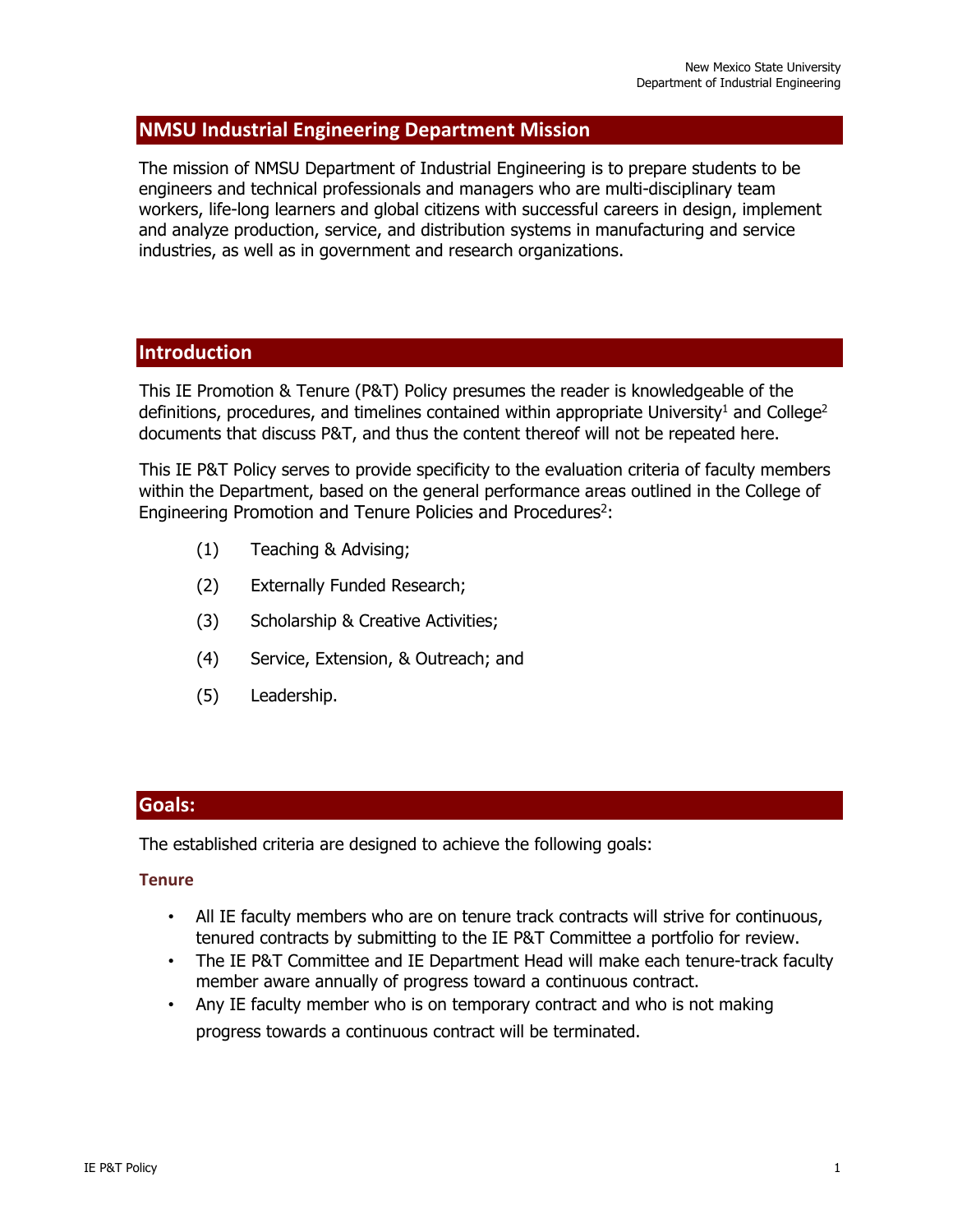#### **Promotion**

- All IE faculty members will strive for promotion by submitting to the IE P&T Committee a portfolio for review.
- The IE P&T Committee and IE Department Head will make each faculty member aware annually of progress towards promotion.
- The IE P&T Committee will assist IE faculty members in being promoted when their performance meets/exceeds departmental standards.

#### **Annual Performance Evaluation**

- All IE faculty with guidance from the IE Department Head will define their role within the department for the ensuing year through the allocation of effort process targeting their individual strengths while considering the overall needs of the program and the students within it.
- All IE faculty will participate in assessment activities as defined by the departmental self-study program.
- All IE faculty employing non-standard teaching methods will document the source of their activities, or seek peer-review acceptance of those methods.
- All IE faculty will:
	- $\circ$  participate in shared governance of the department, including:
		- faculty meetings;
		- course scheduling discussions;
		- curriculum review and modification;
		- assessment, including Course Assessment Records and documentation for ABET self-study;
		- qualifying exam preparation, delivery and assessment;
		- distance education course offering
		- service on M.S. and Ph.D. defense committees;
		- service on M.E.I.E. degree
		- public symposia sponsored by the department; and
		- ceremonial activities
	- $\circ$  advise graduate students, to maintain graduate faculty status
	- o advise undergraduate students
	- $\circ$  prepare, in a timely manner, annual performance evaluation, including generation of a Digital Measures report of activities, and allocation of effort; and
	- $\circ$  maintain collegial relationships with faculty, staff and students.

# **Procedures & Policies**

All annual faculty evaluation, promotion, and tenure procedures have been standardized within the College of Engineering. These can be found in the NMSU Policy Manual<sup>1</sup> and the CoE P&T Policies and Procedures.2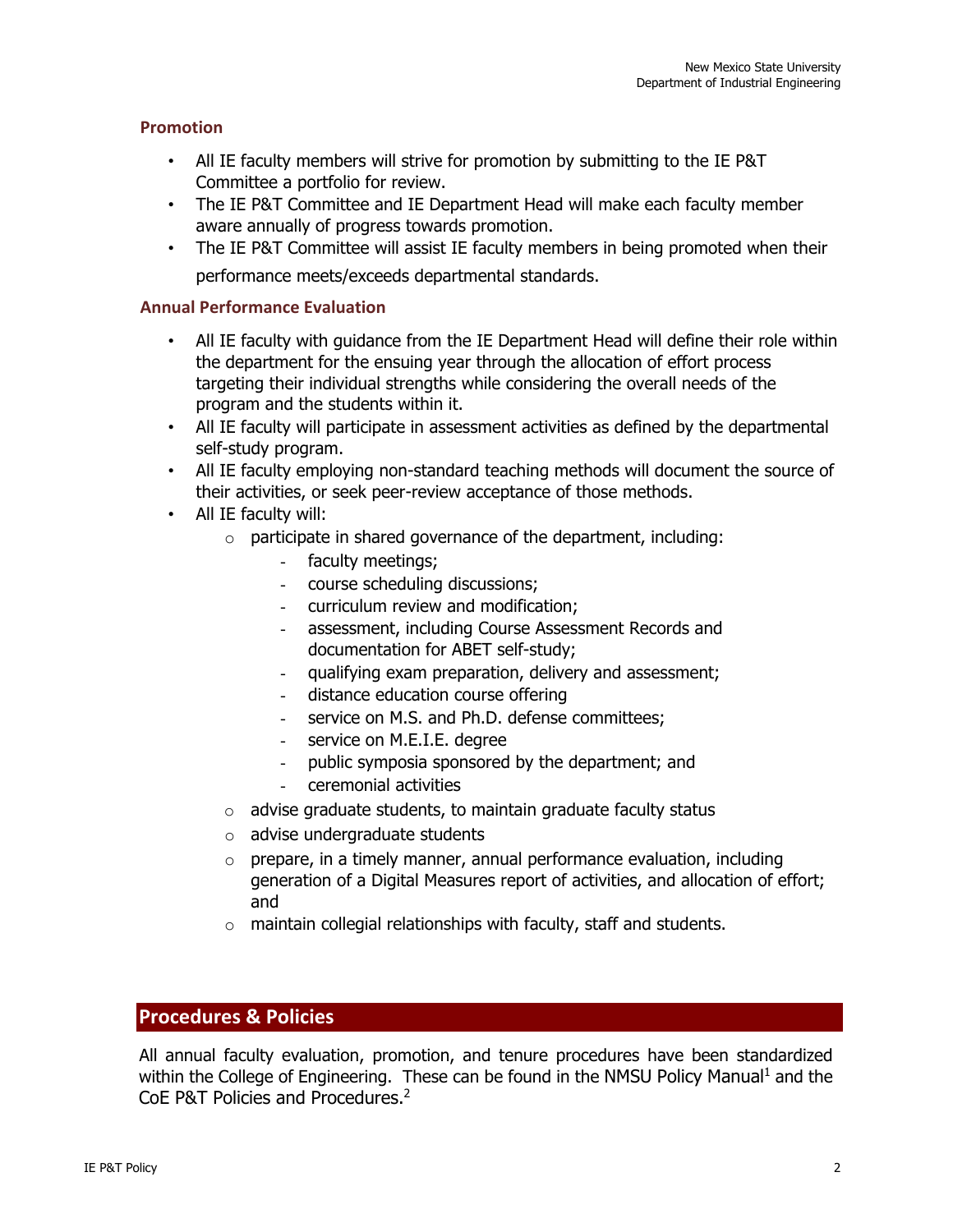IE non-tenured faculty are expected to submit to the IE P&T Committee for review a portfolio each year that conforms to the College of Engineering P&T Policies and Procedures. This portfolio must include all previous P&T Committee and Department Head evaluation memos as documentation of the responsiveness of the faculty member to the guidance of the IE P&T Committee and of the committee's thoroughness in providing evaluation and guidance.

#### **Allocation of Teaching and Advising**

Per section §6.61F of the Administrative Rules and Procedures (ARP) Manual,

- 1. Departments and equivalent units will specify how they determine teaching loads. Departmental or equivalent unit workload policy will be 1) developed by the department faculty in collaboration with the department head and approved by the dean or equivalent administrator, 2) contained in written departmental guidelines, and 3) distributed to all faculty in the department. Department guidelines shall clearly specify the method by which teaching load is distributed. The dean or equivalent may ask for revisions to the departmental workload policy.
- 2. In determining teaching load, the departmental or equivalent unit workload policy shall consider the impact of: courses with a lab component; career path of the instructor; tenure and promotion; workloads at peer institutions; national disciplinary norms; faculty retention; relative proportion of graduate and undergraduate instruction; supervision of master's theses or doctoral dissertations; student advising and retention activity; mentoring activity, individual faculty member's scholarly and creative productivity; service productivity; new preparations; method of course delivery; class size; help from graduate assistants; administrative and/or service assignments; team teaching; and methods of grading. Given the importance of graduate programs to the mission of the university, special consideration must be given to support of graduate programs. Other factors specific to particular departments or disciplines may also be considered.

The IE Department will assign teaching load based on the following guidelines:

The Industrial Engineering Department provides each faculty member with up to 25% of their load to distributed among the activities listed in ARP §6.61 F.2. Each faculty member must describe their planned activities during the allocation of effort process, and these activities must be "significant" as stated in Section C of that chapter.

The remaining  $\sim$ 75% (9 credit hours) of a faculty member's time will be allocated to teaching each semester per the following guidelines, and will be based on each faculty member's relative **degree of creative/research activity** (considered by the extent of grant management, proposals submission and the number of graduate students being supervised). IE faculty will never be required to buy-out to justify allocation of a reduced teaching load.

- Inactive (no grants, proposal activity, publications): 9-10 credit hours; 3 courses/semester
- Moderately active: 6-7 credit hours; 2 courses/semester
- Highly active: 3-4 credit hours; 1 course/semester
- Highly active w/ 25% buyout: no teaching responsibility\*

\*A faculty member may completely buyout of teaching for a maximum of two consecutive semesters.

A limit of 3 credit hours of teaching will be afforded during the first 4 semesters as a tenuretrack assistant professor in IE.

Deviation from these general guidelines based on the many factors described in ARP §6.61 F.2 will be addressed in the allocation of effort process each year.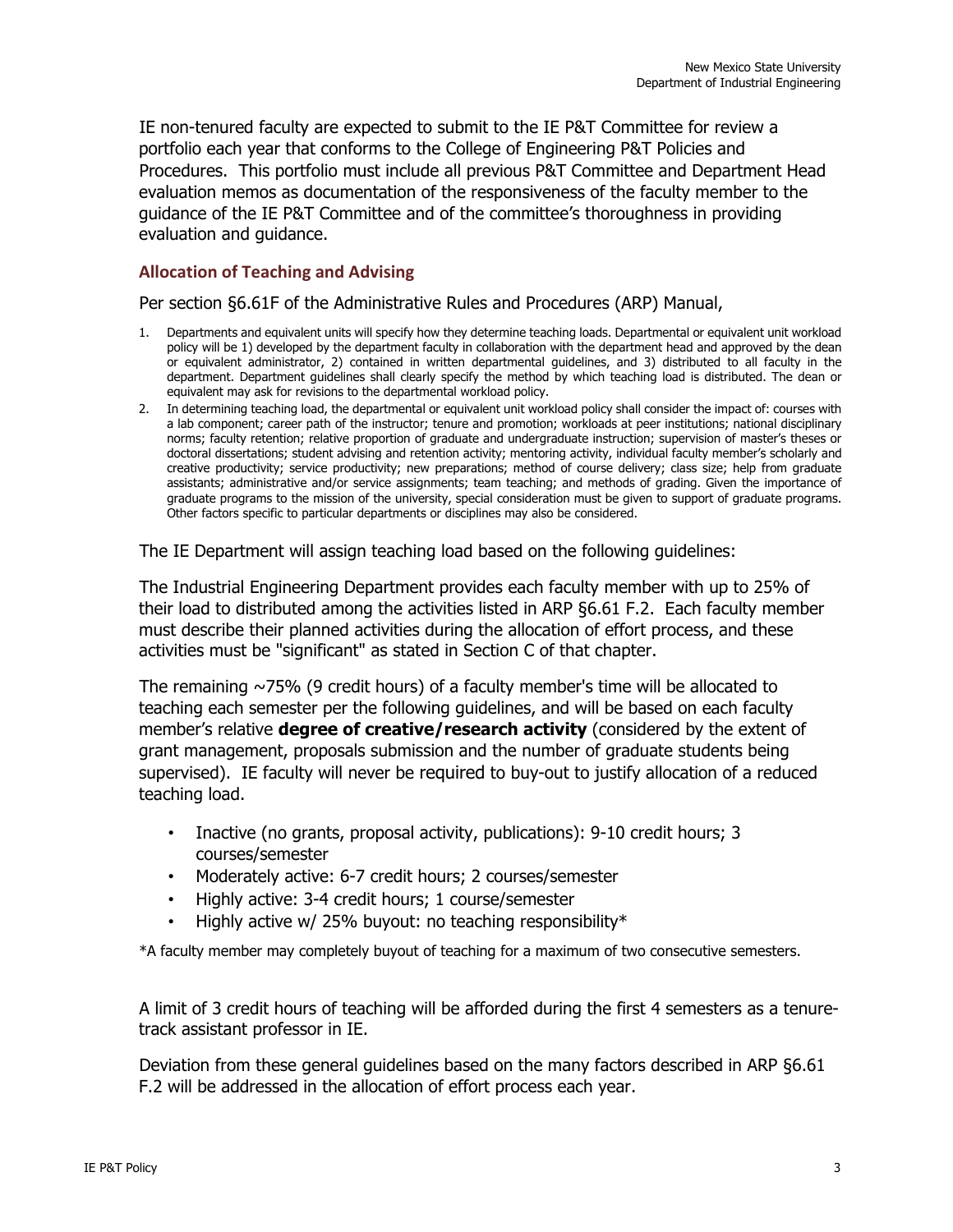# **Criteria**

The small size of the Department of Industrial Engineering relative to other departments in the College of Engineering dictate a set of criteria suitable to the administration of such an operating unit. The criteria are thus prioritized with consideration for the size of the department and size of the student body. The criteria should be revisited as changes occur to the number of faculty and/or students within the program.

Candidates for promotion to associate professor will be evaluated at a performance level below that expected of a candidate for promotion to full professor primarily in the areas of leadership, quality of teaching and advisement activities, professional maturity of scholarly and creative activities, and scholarly reputation.

#### **Evaluation of Teaching and Advising**

(see CoE P&T Policies and Procedures, Section 4.1)

All faculty will teach and advise students each semester, unless on sabbatical or because of extenuating circumstances approved by the department head. The teaching of a candidate will be evaluated by the following criteria:

- knowledge of course subject matter;
- knowledge of program curriculum content;
- ability to teach and stimulate students;
- organization and management of the course;
- achievement of learning outcomes for the course;
- ability to relate subject matter to broader fields;
- advisement and mentoring\* of students in activities beyond the curriculum, classroom, and distance education classes, including such areas as career, professional development, ethical challenges, and research; and
- ability to effectively direct graduate students as evidenced by the timely production of M.E., M.S. and Ph. D. candidates.

\* Mentoring of undergraduate and graduate students, formally or informally, is an important aspect of "teaching and advising" and will be used to evaluate teaching effectiveness. It is important to acknowledge and reward the efforts of faculty who guide research projects of undergraduate and graduate students, and who aid in the professional development of students by helping them prepare publications, conference presentations, and fellowship and grant applications. It is expected that each member of the Industrial Engineering faculty will be available to both undergraduate and graduate students outside of the classroom as teacher, advisor, and mentor. Personal contact between the faculty member and students is an important part of the learning process of the student. This activity should extend to all students who seek help from, or counsel with, any member of the faculty.

Several forms of evidence must be used to comprehensively assess teaching effectiveness. Materials appropriate for evaluating teaching may include: (a) student evaluations of instructor, (b) peer faculty evaluation, (c) self-evaluation, and (d) evidence of student learning.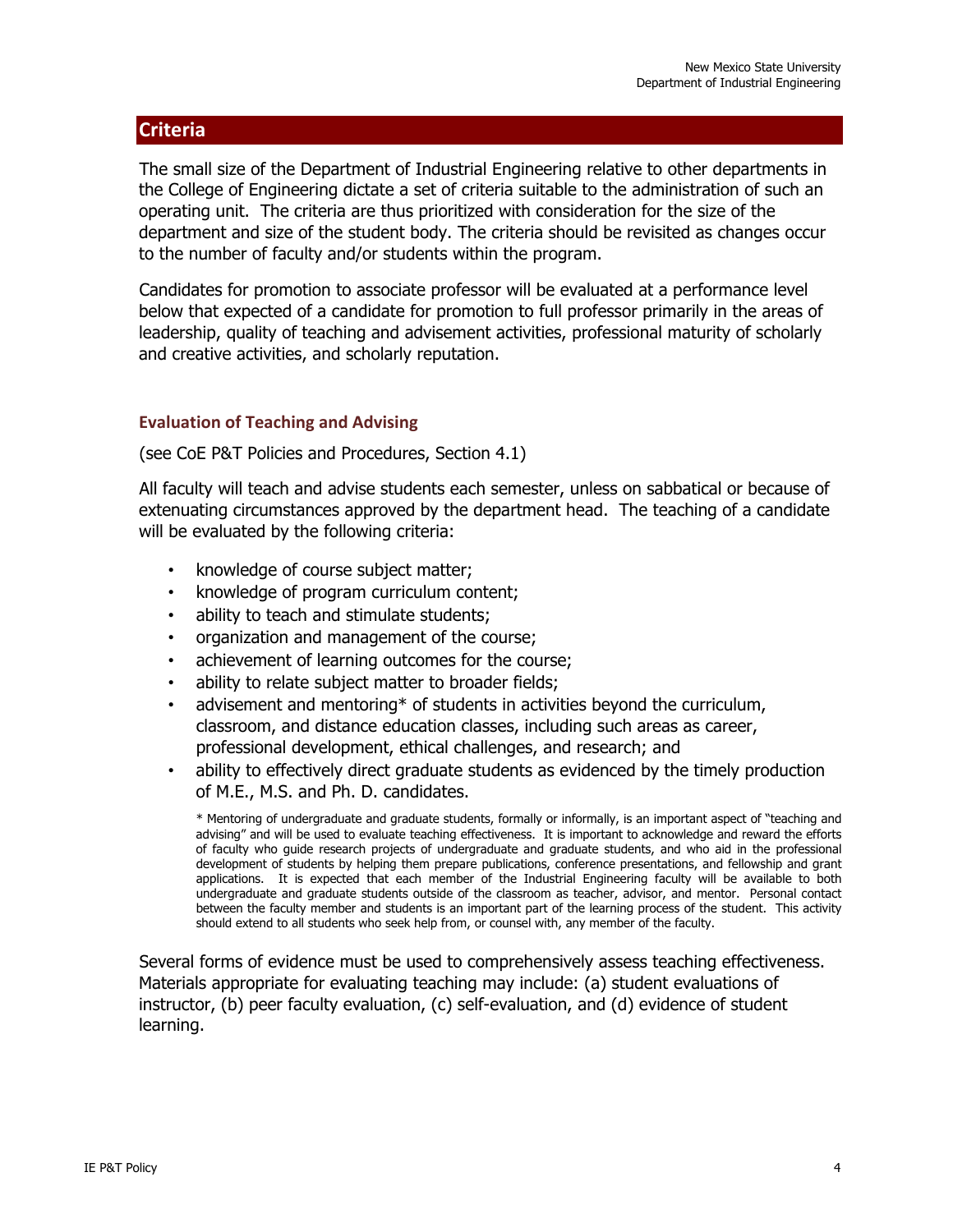#### *Student Evaluations of Instructor*

Results of student evaluations should be presented as tallies of grades received (number of As, Bs, Cs, etc.) in response to course evaluation questions, as well as in response to questions devised by the faculty member to assess the meeting of course objectives. A complete set of written student comments should be included for each course taught.

#### *Peer Faculty Evaluation*

The NMSU Teaching Academy provides resources and services to aid in documenting peer evaluation of teaching (http://www.teaching.nmsu.edu/). Faculty may seek colleagues to assist with peer evaluation.

#### *Self‐Evaluations*

Self-evaluations may be the most effective means of documenting and assessing certain elements of teaching activities. For example, while students may be able to judge course organization they cannot judge the degree to which the content is current. Thus, faculty statements concerning this aspect of teaching may be particularly useful.

#### *Evidence of Student Learning*

Evidence of student learning includes results of assessment activities. This should include evidence of indirect (e.g. surveys) and direct (e.g. Course Assessment Records) student learning. The NMSU Teaching Academy can assist with appropriate methods and data presentation.

#### **Evaluation of Externally‐Funded Research**

(see CoE P&T Policies and Procedures, Section 4.2)

Externally-funded research of a candidate will be evaluated by the following criteria, each of which is required in the standardized presentation of performance data. $2$ :

- The total dollar value of the funded research.
- The number of proposals written and submitted, and fraction of those proposals receiving funding.
- The number of consecutive years funding was received.

#### **Evaluation of Scholarship and Creative Activities**

(see CoE P&T Policies and Procedures, Section 4.3)

A candidate's scholarship and creative activities will be judged by these criteria:

• professional maturity of scholarship and/or creative activities as evidenced by: (a) a high level of expertise in one or more areas of industrial engineering; and (b) an ability to author scholarly proposals that provide extramural funding to maintain research program viability;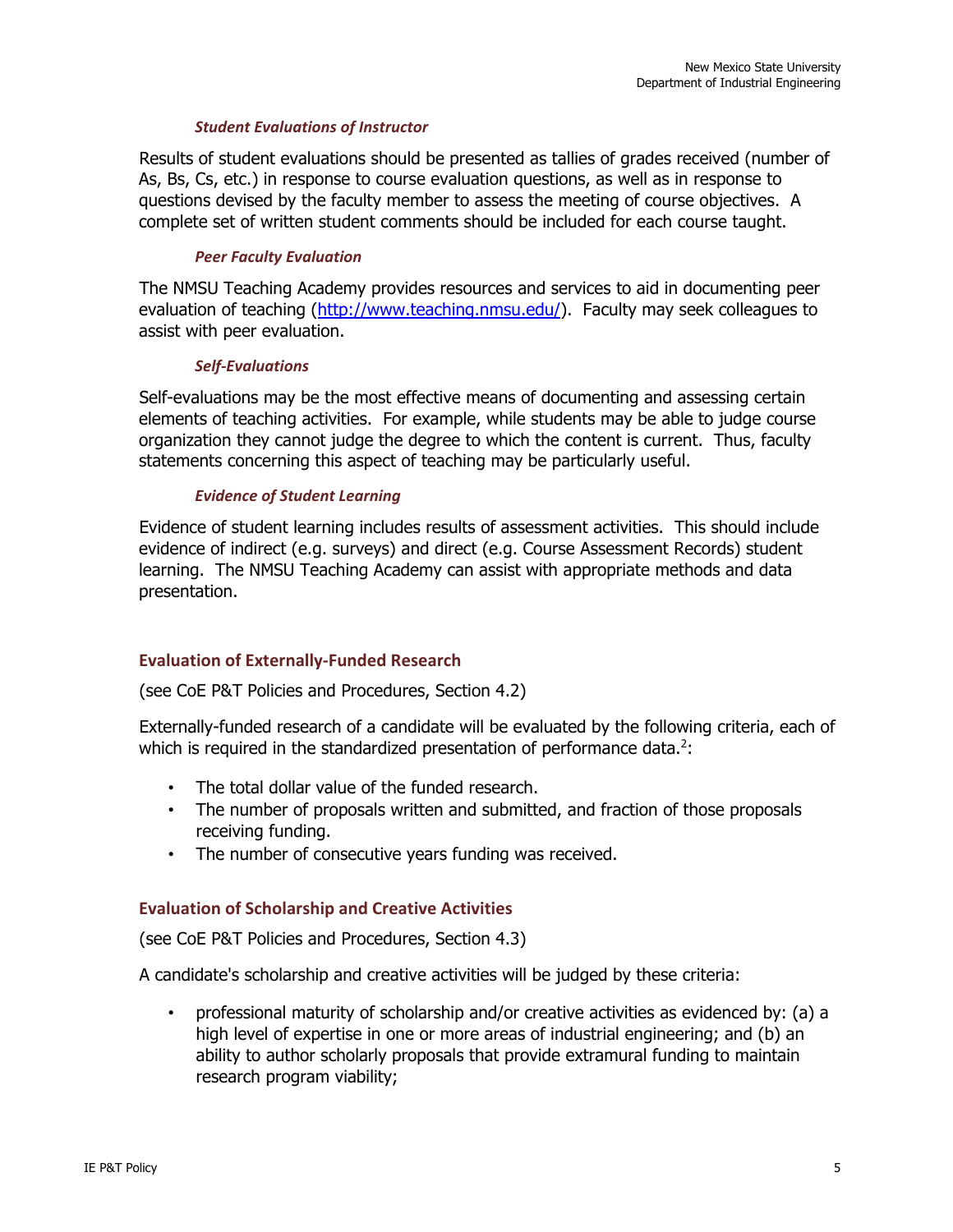- publication of quality works evidenced by: (a) presentations at professional symposiums; (b) publications in refereed journals; (c) publication of books or selected chapters of volumes; and (d) citations of these works by other authors in candidate's area of research; and
- scholarly reputation as evidenced by: (a) regard by peers; (b) professional recognition and esteem outside the University; (c) participation in professional symposia as chair or organizer; and (d) providing mentorship to junior faculty

#### **Evaluation of Service, Outreach, and Extension**

(see CoE P&T Policies and Procedures, Section 4.4)

Professional service includes a faculty member's efforts in support of promoting the quality of the Industrial Engineering program at New Mexico State University. It involves the operation of the Department, representation of the Department in matters of the University, and interfacing on behalf of the Department with public-agencies and private industry. Service activities will be evaluated on an individual basis, and such activities will be extended the broadest interpretation possible consistent with the goals and past practices of the Department.

#### **Evaluation of Leadership**

(see CoE P&T Policies and Procedures, Section 4.5)

A candidate's leadership will be evaluated for each of the general areas previously defined (Teaching and Advising; Externally-Funded Research; Scholarship and Creative Activities; and Service, Outreach, and Extension), as well as in Departmental Operations. For any academic department to operate efficiently, it is expected that all faculty will participate significantly in departmental operations. In addition to those areas of leadership defined in CoE P&T Section 4.5, it is expected that faculty in the Industrial Engineering Department will all assume leadership roles in departmental assessment activities to assure program accreditation is maintained.

Leadership embodies initiative, perseverance, and originality. Leadership facilitates others to excel in their academic activities. A faculty's leadership role will vary over a career but is expected to increase with experience.

Evidence of leadership is a significant requirement for promotion to full professorship, yet professional leadership at all levels is encouraged and recognized.

Examples of leadership include but are not limited to:

- serving as the principal investigator of multidisciplinary or multi-institution teaching or research grants;
- organizing professional symposia;
- assuming leadership roles in journal editorial boards or professional societies;
- facilitating collaborations within/across departments, colleges, or institutions;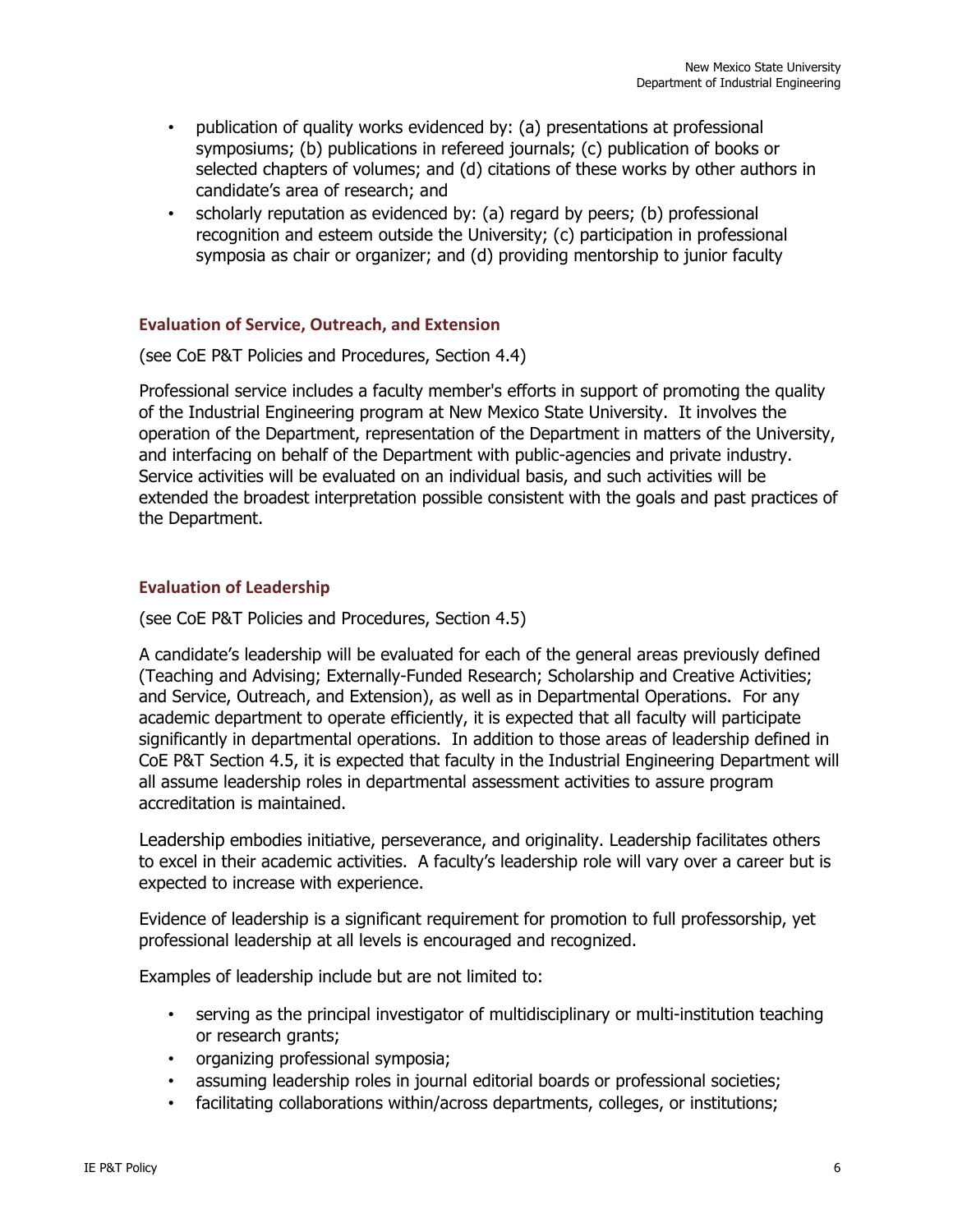- mentoring of junior faculty within the university, enabling the professional success of colleagues;
- contributing to teaching scholarship evidenced by curriculum innovation;
- receiving invitations to serve as conference plenary speaker; and/or
- impacting the direction of a field of study through novel persevering ideas.

Faculty may document leadership activities, for example, by providing letters of recognition and thanks, statements of leadership duties from grant applications, committee descriptions of leadership responsibilities. Success as a mentor may be documented through the success of mentees, for example, in terms of their achieving tenure or receiving successful grant funding.

# **Application of Criteria to Promotion & Tenure**

Faculty members making important contributions to the discipline and the University and who have performed their duties with distinction will be considered for reappointment or promotion. Sustained professional growth and contribution in the general areas defined in Criteria are required of all ranks. Advancement in rank must be earned through continuous accomplishment across the full spectrum of expected activities and assigned duties. All faculty, including non-tenure-track faculty, will be held to the standards presented herein. Application of the Criteria for promotion and tenure are weighted according to the candidate's allocation of effort.

#### **Promotion to Associate Professor**

Upon granting of tenure, the University gives up the option of annual contract of an individual to afford that individual with academic freedom. The University thereby trusts the judgment of peer evaluators to determine the likelihood of continued success and productivity of the candidate. For this reason, individuals promoted to the rank of Associate Professor must demonstrate qualities that provide a strong indication of the kind of continuing personal and professional development that will assure sustained productivity throughout a career.

#### **Tenure**

The Department of Industrial Engineering considers scholarship as the primary criterion for tenure. Excellence in scholarship as defined in by the Departmental, College, and University P&T policies, is absolutely necessary to achieve tenure within the Department.

Effective teaching and significant levels of service and/or outreach activity are necessary but not sufficient for the granting of tenure. Such accomplishments are expected of all faculty, but cannot replace excellence in scholarship as a justification for tenure.